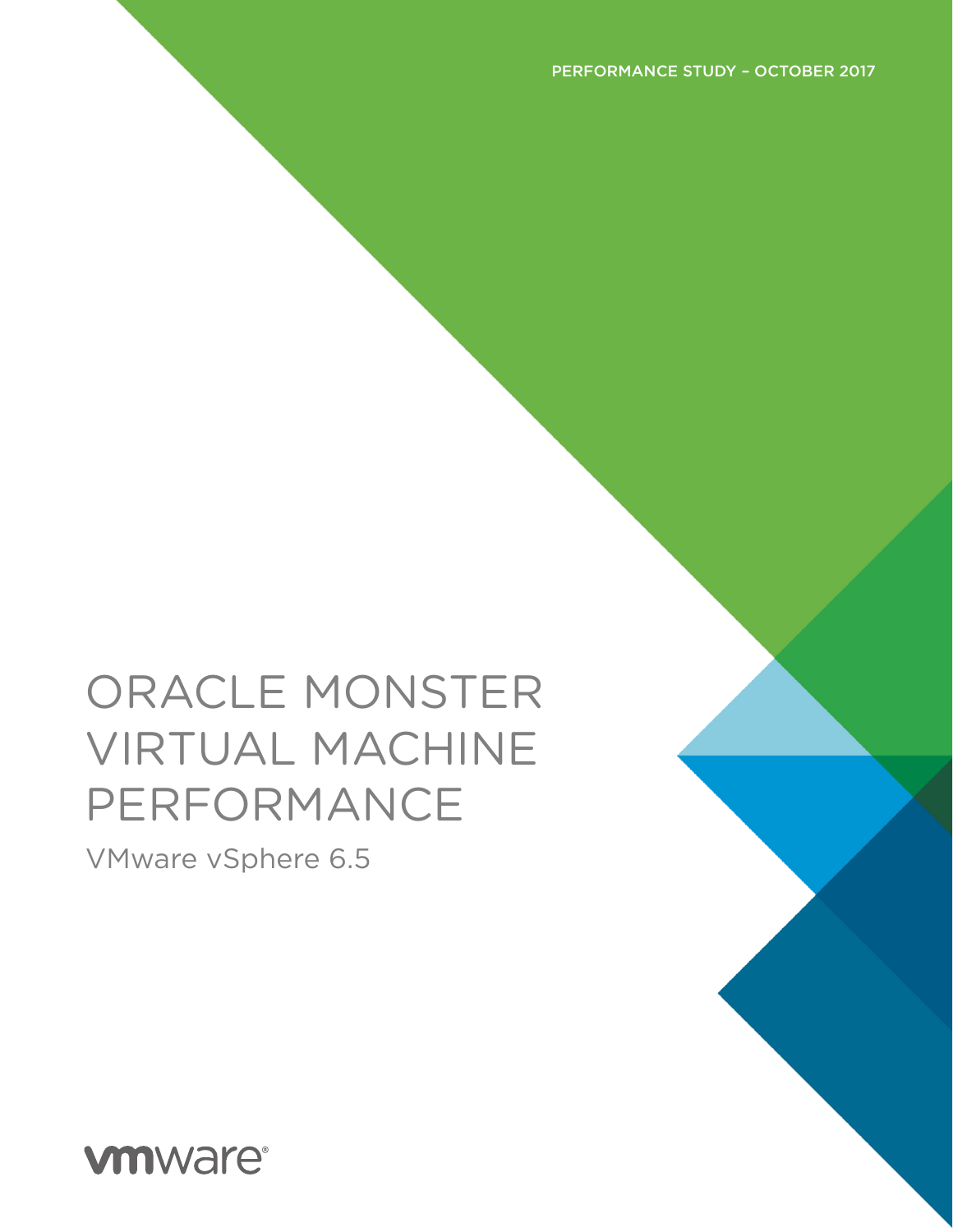### ORACLE MONSTER VIRTUAL MACHINE PERFORMANCE ON vSPHERE 6.5

#### **Table of Contents**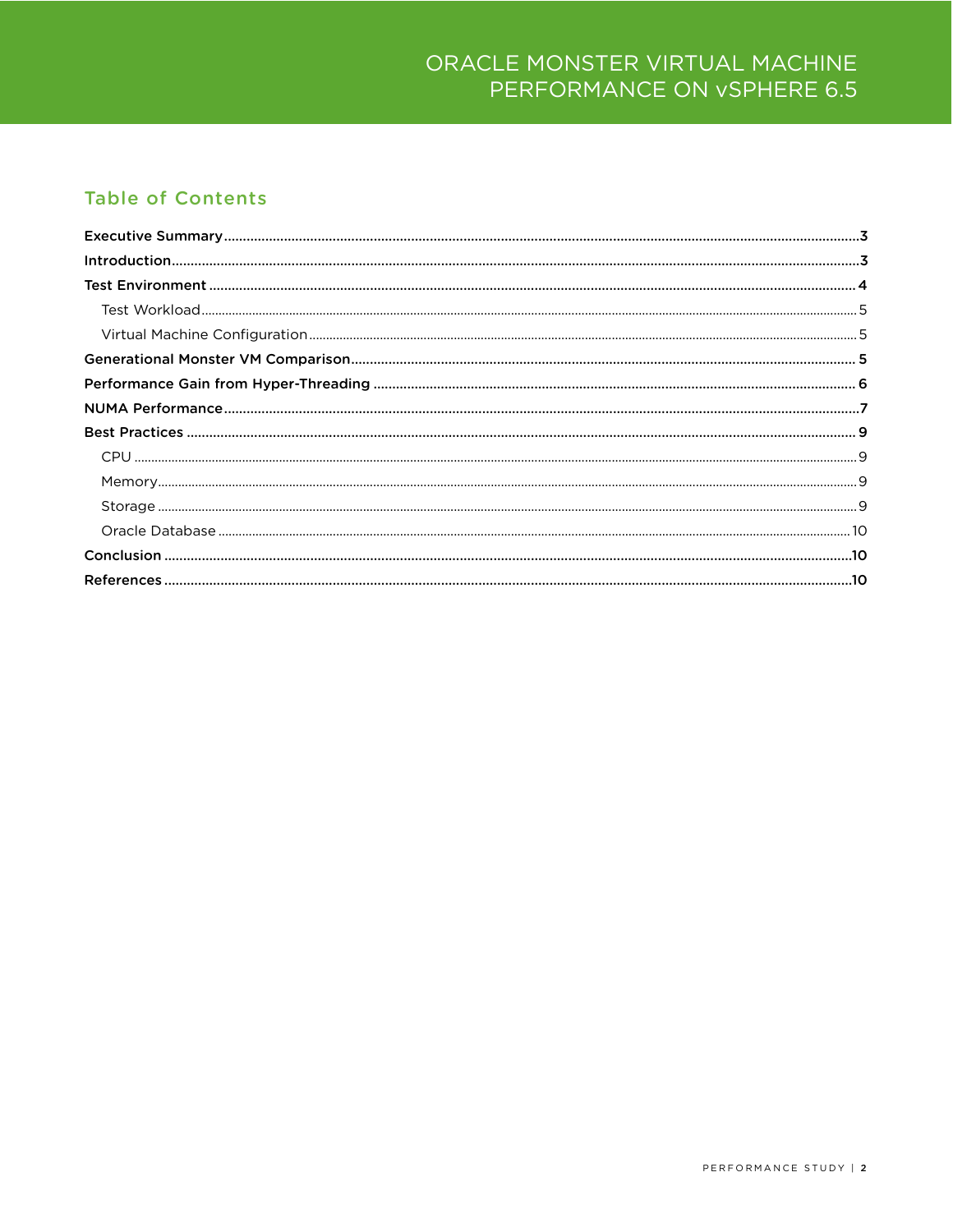# <span id="page-2-0"></span>Executive Summary

The ability to run extremely large virtual machines on vSphere 6.5 aligns closely with the needs of large databases in the enterprise today. Specifically, Oracle database instances in some cases require large amounts of RAM, many processors, and high-speed flash-based storage to achieve the performance needed. Tests were run in the VMware lab using monster virtual machines running Oracle databases to study their performance. Tests were run across a range of server generations and a flash storage array to illustrate how much performance has increased with each new generation of processor, the performance benefit of Hyper-Threading, and NUMA effects. The results of these tests show that the performance of Oracle databases on large virtual machines is excellent.

## <span id="page-2-1"></span>Introduction

In 2005, VMware ESX® 3.0 was released with support for virtual machines with 4 vCPU and 16 GB of memory. This capability was an early step toward the massive capacity of monster VMs in vSphere 6.5 that had a maximum of 128 vCPUs and 6 TB of RAM when it was released at the end of 2016. The capability of vSphere virtual machines has grown as servers have increased capacity and as large application needs have increased. The tests conducted in VMware labs shows how the performance of large Oracle databases running in monster VMs has scaled along with new server generations.

Combining the key elements of vSphere, Oracle database, IBM FlashSystem storage array, and Intel server processors creates a test environment for demonstrating what is possible within the enterprise today.

vSphere 6.5 is the latest version of the industry-leading virtualization and management platform. In addition to its ability to host large virtual machines, it also includes the tools to manage and effectively run both small and large virtualization environments.

Oracle provides one of the industry-leading database platforms for the enterprise. As a leader in this environment, its databases are used by many large organizations as the basis for information management at the heart of their operations.

The IBM FlashSystem® A9000 storage array used in the testing environment is an example of leading-edge storage performance. It integrates the extreme performance of IBM FlashCore® technology, highly parallel architecture, and comprehensive data reduction into one powerful solution. IBM FlashSystem A9000 is designed to accelerate workloads to help reduce costs, increase revenue, meet service level agreements, and improve customer satisfaction.

Performance testing with large virtual machines using databases on the latest server and storage technology was done with an open source database testing tool. Five generations of server hardware were used for the tests to illustrate how performance has improved over time relative to each new server processor.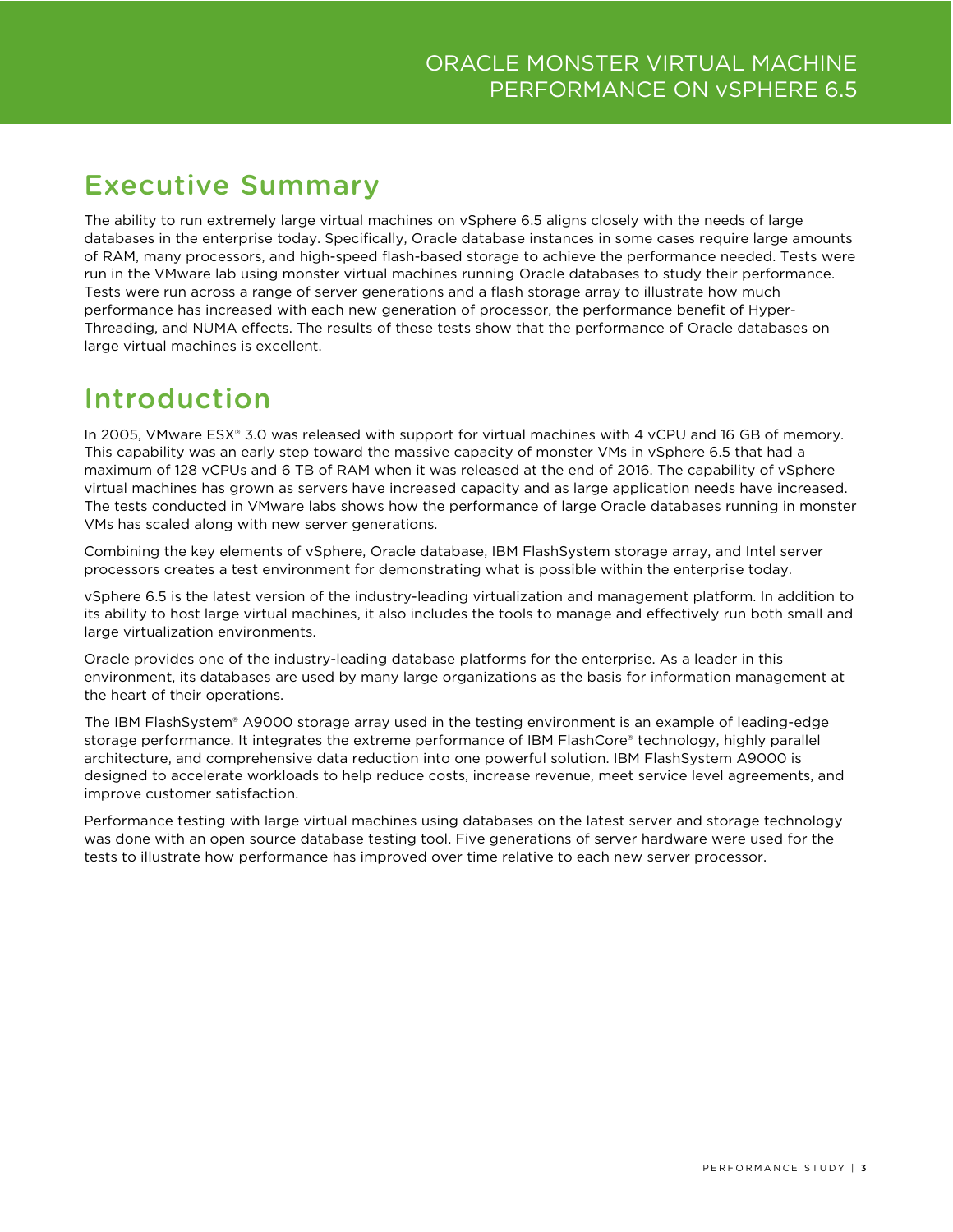# <span id="page-3-0"></span>Test Environment

Tests were conducted across five generations of servers. All servers were four-socket systems and configured with high performance Intel E7 and Platinum Xeon processors.

| <b>SERVERS TESTED</b><br><b>INTEL XEON</b><br><b>MODEL</b> | <b>Total Cores/Threads</b> | GHz  | Codename      | <b>Release Date</b> |
|------------------------------------------------------------|----------------------------|------|---------------|---------------------|
| F7-4870                                                    | 40/80                      | 2.40 | Westmere-FX   | 2011                |
| F7-4890 v2                                                 | 60/120                     | 2.80 | Ivy-Bridge-EX | 2014                |
| E7-8890 v3                                                 | 72/144                     | 2.49 | Haswell-EX    | 2015                |
| E7-8890 v4                                                 | 96/192                     | 2.20 | Broadwell-EX  | 2016                |
| Platinum 8180                                              | 112 / 224                  | 2.50 | Skylake-SP    | 2017                |

Table 1. Types of Intel Xeon Processors tested

The servers were all connected via Fibre Channel to an IBM FlashSystem A9000 high performance, all flash array. All monster virtual machines were on this storage and simply moved between the different servers for each set of tests. Virtual machines were powered down and cold migrated between the hosts to allow them to take advantage of the features of each processor to the fullest extent.



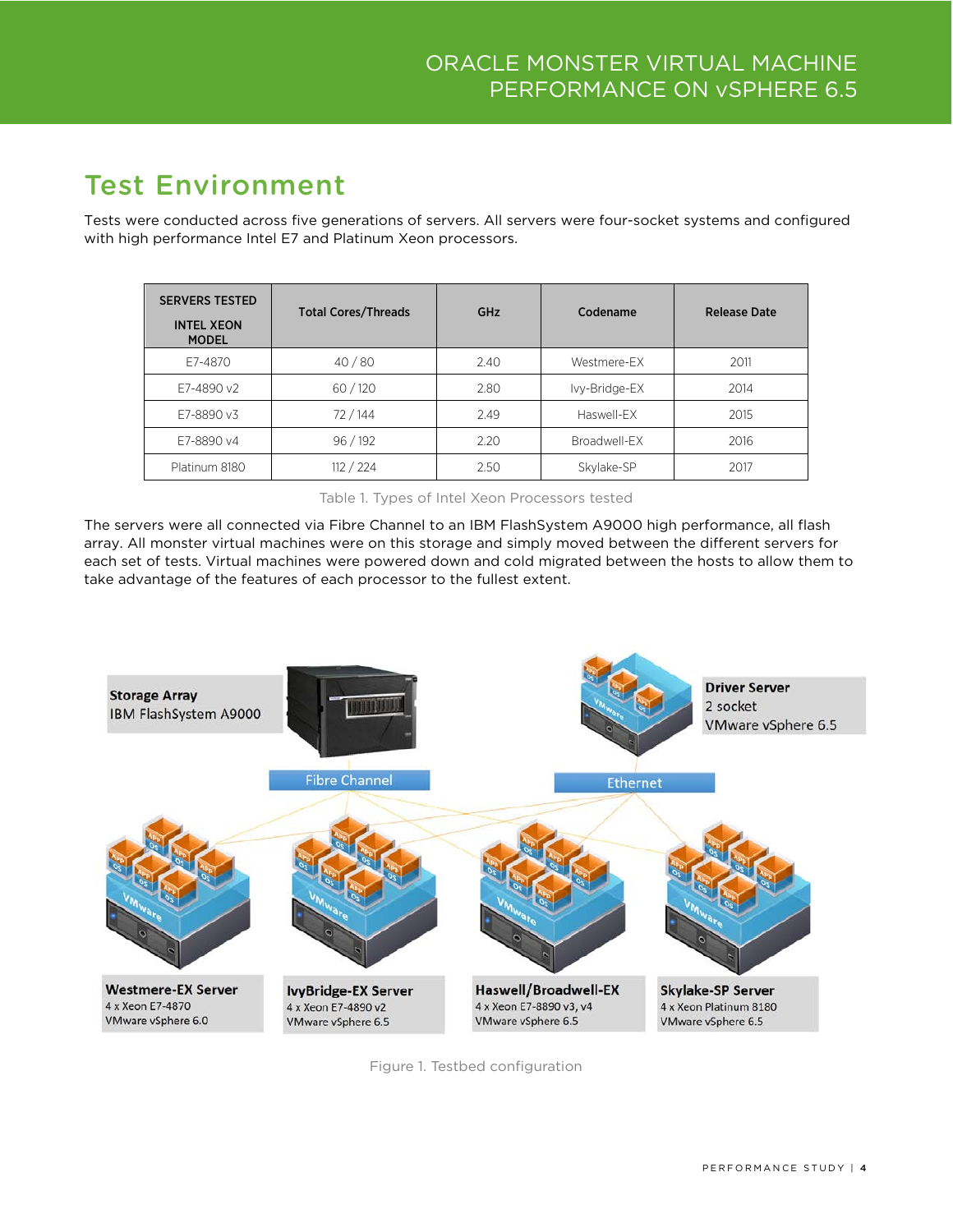## <span id="page-4-0"></span>Test Workload

The test workload used was the open-source [DVD Store 3](https://github.com/dvdstore/ds3) [\[1\]](#page-9-3). DVD Store simulates an online store that allows customers to log on, search for DVDs, read customer reviews, rate the helpfulness of reviews, and purchase DVDs. Many common database features are used to support these operations including tables, indexes, triggers, stored procedures, transactions, foreign keys, simple queries, and complex multi-join queries. A client program is included that generates load against the database by simulating the actions of users on the site. Each simulated user thread does the full set of steps for a user from logon through purchase. The workload reports throughput in orders per minute (OPM).

For each test configuration, the number of user threads was increased with each iteration until the throughput reached its maximum level. It was found in these tests that the maximum throughput corresponded to host CPU utilization of between 90 and 99 percent.

DVD Store 3 allows for any size database to be created, and, for these tests, the on-disk size was approximately 200 GB.

## <span id="page-4-1"></span>Virtual Machine Configuration

The configuration of the virtual machines was kept constant except for the number of vCPUs, which were varied depending on the specific test. VMXNET3 virtual network adapter and paravirtual SCSI (PVSCSI) adapters were used. Data and log virtual disks were assigned to separate paravirtual adapters. Memory was configured to be 256 GB.

Red Hat Enterprise Linux (RHEL) 7.1 was used as the operating system, and Oracle Database 12.0.1.2 was installed. The Oracle-provided installer RPM was used and the Oracle best practices for installing were followed according to their documentation. Huge pages were configured for RHEL and enabled in Oracle. The Oracle sga\_target parameter was set to 100 GB. This ensured that a large amount of the database would in the buffer cache, but not all so that some disk accesses would occur during the tests.

# <span id="page-4-2"></span>Generational Monster VM Comparison

The graph below shows the results of running a monster VM with vCPUs equal to physical cores across five generations of Intel-based, four-socket servers. The earliest generation server was based on the Intel E7-4870 processor that was originally released in 2011 and was codenamed Westmere-EX. Each processor has 10 cores, which means that the server has a total of 40 cores. The virtual machine, when run on this server, was configured with 40 vCPUs to match the physical core count. The virtual NUMA configuration was set to match the underlying physical server with 10 vCPUs per socket. The same approach was used for the other servers and virtual machines in the test, up to the latest generation server with 112 cores and a virtual machine with 112 vCPUs.

The results show that performance increased over 4x from the Westmere- to Skylake-based servers. This shows that the performance of monster virtual machines scales with more vCPUs and on newer servers with higher core counts.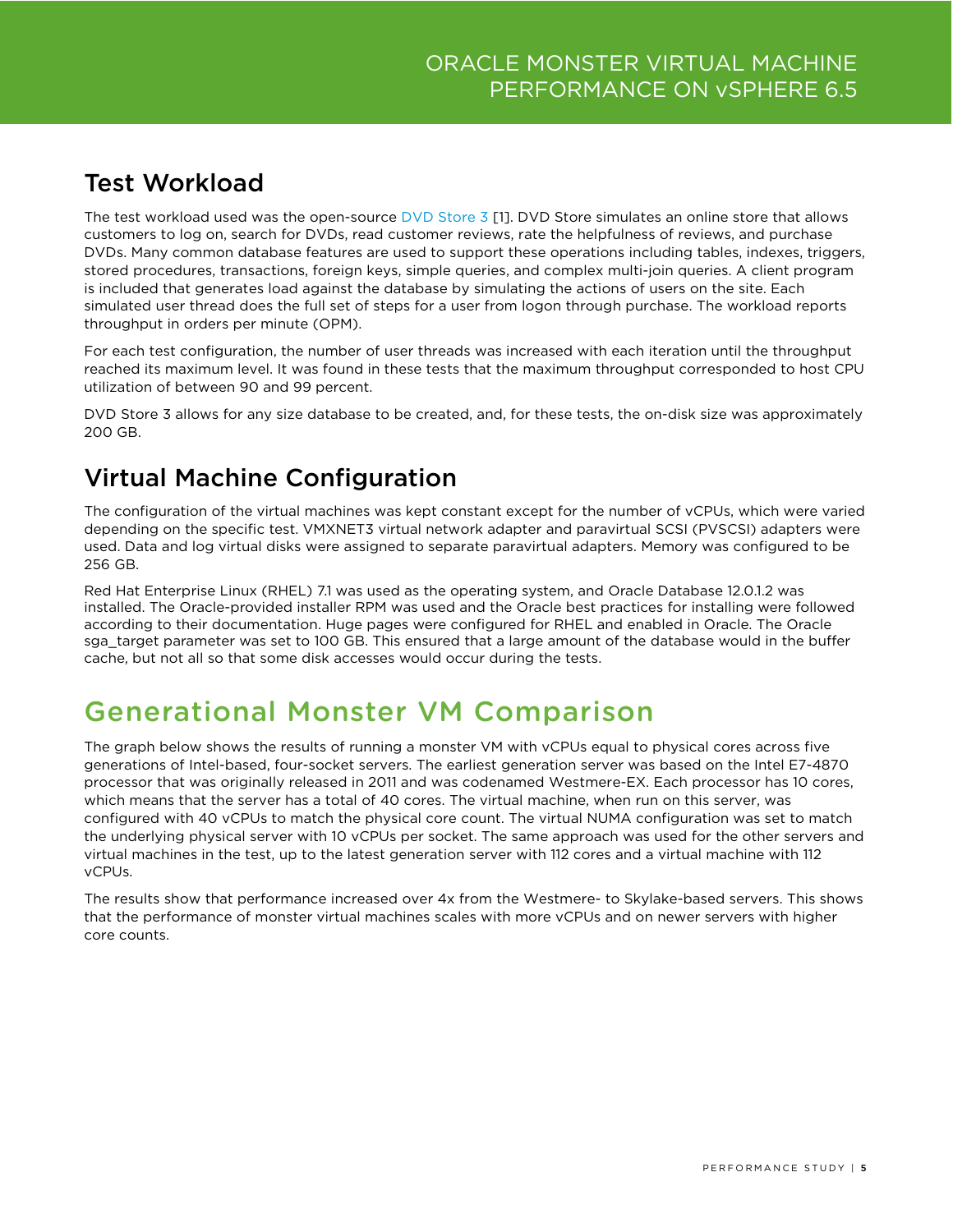#### ORACLE MONSTER VIRTUAL MACHINE PERFORMANCE ON vSPHERE 6.5



Figure 2. Oracle DB VM performance increased 4x from Westmere to Skylake servers

# <span id="page-5-0"></span>Performance Gain from Hyper-Threading

With Hyper-Threading enabled, there are two execution threads sharing a single physical core. Because they are sharing a single physical core, the performance gain is not doubled but is usually in the 10 to 30 percent range. The 112-core Skylake-based server was used to measure the performance gain from Hyper-Threading in these tests. The performance of a single 112-vCPU virtual machine was compared against the combined performance of two 112-vCPU virtual machines. Using two 112-vCPU virtual machines means that there are 224 vCPUs active and all 224 execution threads on the server are active. The gain in performance due to hyper threading was 27%, as shown in the graph below.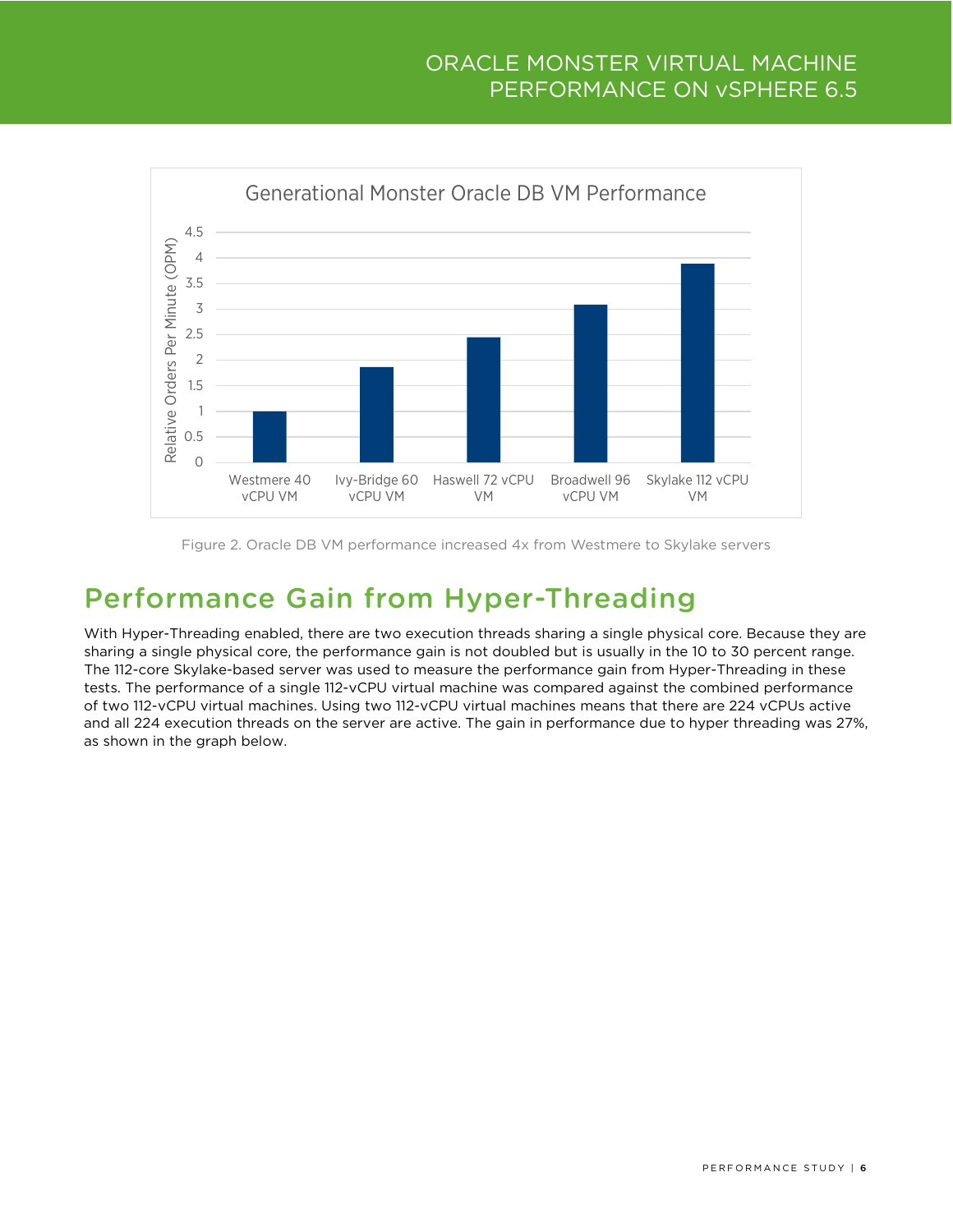#### ORACLE MONSTER VIRTUAL MACHINE PERFORMANCE ON vSPHERE 6.5





## <span id="page-6-0"></span>NUMA Performance

Today's servers use Non-Uniform Memory Access (NUMA) in their architecture. This means that each processor has memory that is directly connected to it. The combination of a processor and its memory is known as a NUMA node. Performance can be optimized by reducing the number of remote memory accesses for a process from the local NUMA node it is running on.

A best practice for virtual machines is to right-size them to the amount of CPU and memory that is needed, and to keep the NUMA node boundaries in mind when doing this sizing. In other words, assign the amount of vCPUs and memory that are needed for the VM, but limit this to what is really needed. If the size of the VM can be kept to equal or less than the size of the NUMA node, then performance can be optimized, as remote NUMA node memory access is limited or eliminated.

This aspect of NUMA performance was measured on the 4-socket (or 4 NUMA node) Broadwell server. Four 24 vCPU virtual machines were tested and compared against the performance of a single 96-vCPU VM. The results in the chart below show that the total throughput of the four VMs was 15% higher than the throughput of the single VM.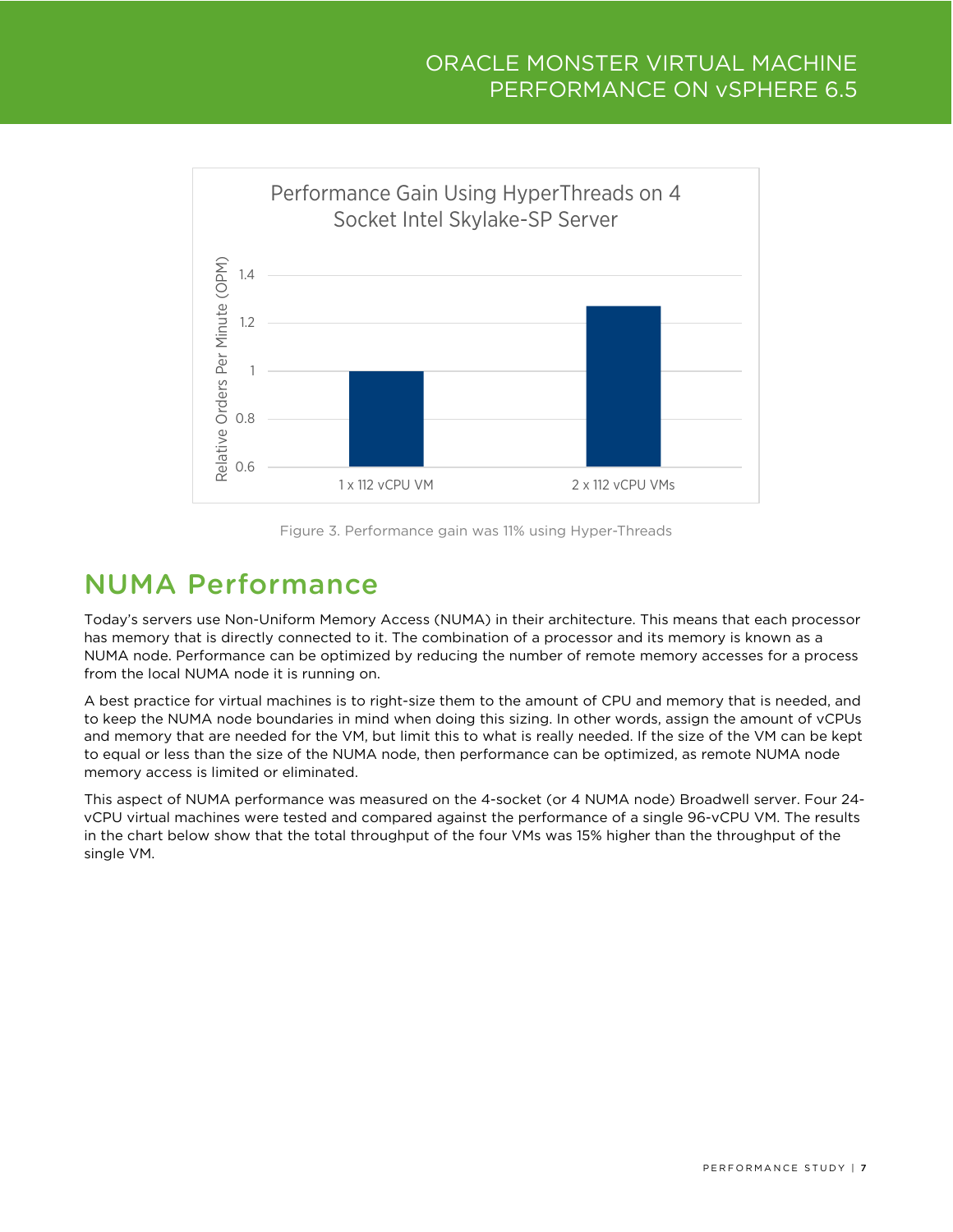#### ORACLE MONSTER VIRTUAL MACHINE PERFORMANCE ON vSPHERE 6.5



Figure 4. Total throughput of four VMs is 15% higher than the throughput of one VM, where the logical total of vCPUs in each case is 96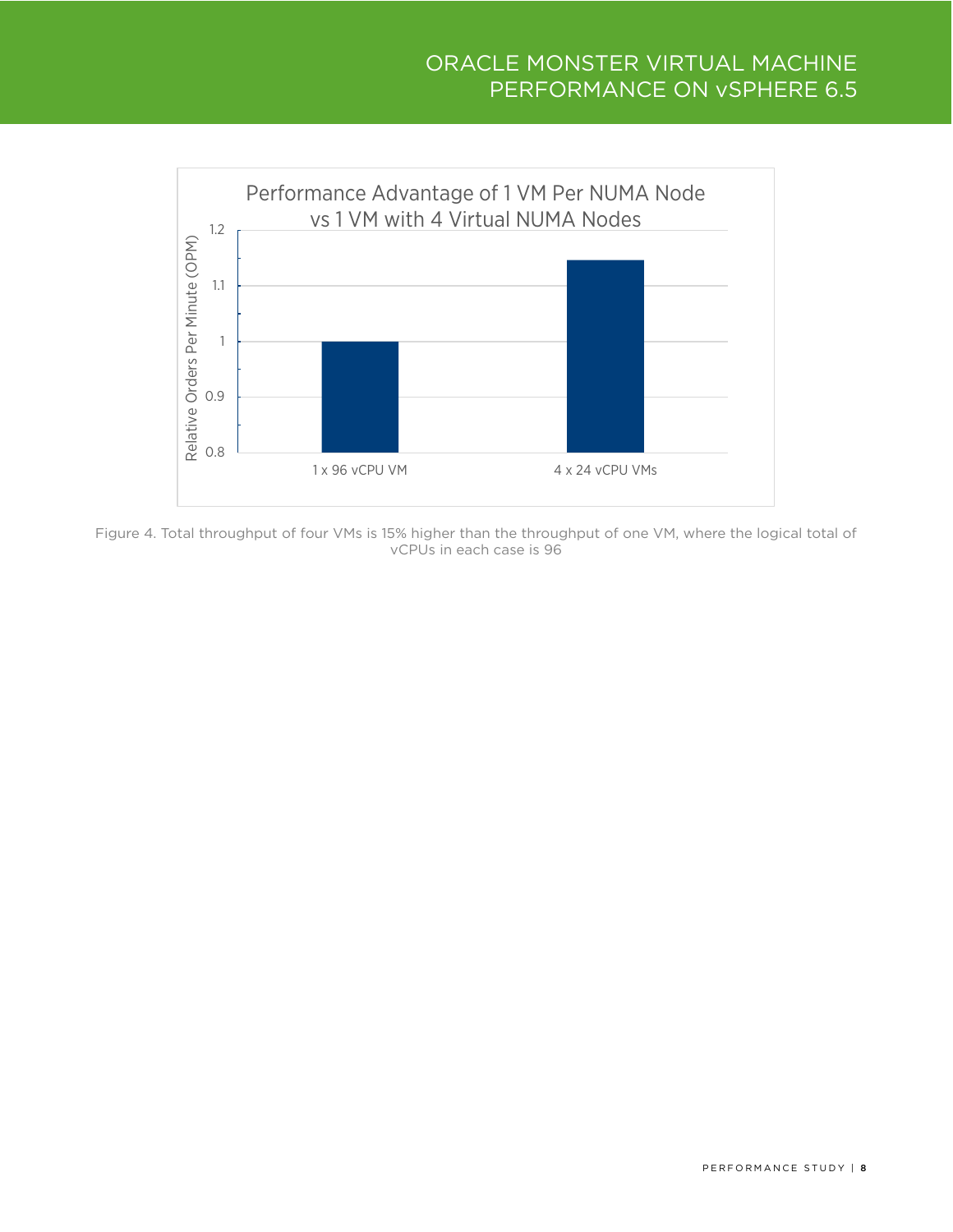# <span id="page-8-0"></span>Best Practices

The VMware-published [Oracle Databases on VMware Best Practices Guide](https://www.vmware.com/content/dam/digitalmarketing/vmware/en/pdf/solutions/vmware-oracle-databases-on-vmware-best-practices-guide.pdf) [\[1\]](#page-9-4) is the best source for complete details on best practices. In this section, the key best practices for large virtual machines and Oracle databases are summarized, but for more details the full best practices guide should be consulted.

## <span id="page-8-1"></span>CPU

The latest generation server CPUs provide the best performance. Whenever possible, use the latest generation processors to get the best performance for database virtual machines.

Right-sizing of vCPUs and memory for the needed load is important to achieve best performance. Monster virtual machines can provide great performance, so assign the database virtual machine all the vCPUs that it needs. However, overprovisioning virtual machines is counterproductive to achieving best overall performance. Keeping the physical NUMA node sizes in mind when sizing virtual machines is a good guide. Limit the number of physical NUMA nodes to a minimum that a virtual machine will span to get the best performance.

Do not use CPU affinity. While it is possible to achieve some small gains in performance with CPU affinity in some cases, it is more likely to cause problems and performance issues than it is to provide significant benefit.

Enable Hyper-Threading on the host. It has been found that Hyper-Threading can improve host performance by 10 to 30 percent with many database workloads.

### <span id="page-8-2"></span>Memory

Size memory based on NUMA node size. Overallocation of memory to a virtual machine beyond what is needed can result in crossing physical NUMA node boundaries unnecessarily. Assign the needed memory, but don't over allocate.

Set a memory reservation for the virtual machine equal to the Oracle SGA. This will ensure that the memory needed for the buffer cache of the database is reserved and will ensure good performance.

Use large memory pages. Large memory pages are more efficient and improve the performance of databases due to their heavy usage of memory. In Linux, large pages are referred to as huge pages.

## <span id="page-8-3"></span>Storage

Use dedicated LUNs or datastores for data and log virtual disks. Ensure that the storage being used for the data and log virtual disks is not shared with other virtual machines or applications.

Configure all database virtual machines with only paravirtual SCSI adapters.

Use VMFS for all vSphere datastores. Tests have shown that VMFS and RDM provide essentially the same performance, but VMFS is much easier to manage and maintain.

High performance all-flash storage should be used when possible. Oracle databases greatly benefit from the low latency performance of high-end storage arrays. The IBM FlashSystem A9000 used in these tests maintained low latency performance during all tests, enabling excellent performance for each VM configuration.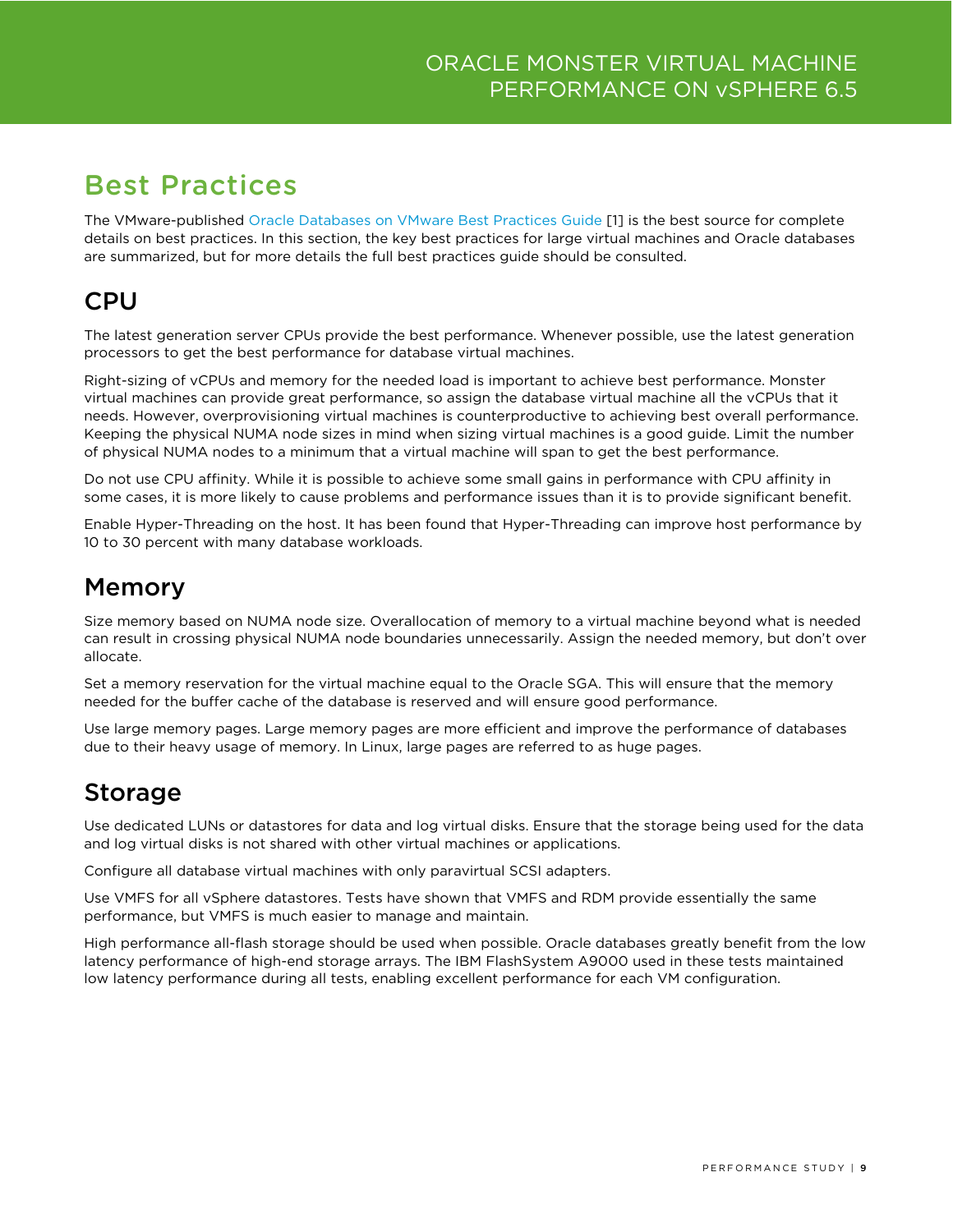## <span id="page-9-0"></span>Oracle Database

Follow Oracle best practices within the virtual machine. Oracle inside a properly configured virtual machine behaves like Oracle on a bare metal system.

Evaluate the use of Oracle's NUMA support before using it. The default value for Oracle's NUMA support is disabled, and in testing with the DVD Store it was found that this default value of disabled provided the best performance. It is important to note here that NUMA can be enabled or disabled also at the virtual machine and physical server levels. The best combination for performance is to leave it enabled for virtual machine and physical server levels, while leaving it disabled for Oracle. These are the default settings.

# <span id="page-9-1"></span>Conclusion

Testing shows that running Oracle databases on monster virtual machines provides excellent performance. By using established best practices and using the latest server and storage technology, virtual databases provide the needed performance capacity for enterprises of any size.

# <span id="page-9-2"></span>References

- <span id="page-9-3"></span>[1] Todd Muirhead. (2017, April) DVD Store 3. <https://github.com/dvdstore/ds3>
- <span id="page-9-4"></span>[2] VMware, Inc. (2016, May) Oracle Databases on VMware Best Practices. [https://www.vmware.com/content/dam/digitalmarketing/vmware/en/pdf/solutions/vmware-oracle](https://www.vmware.com/content/dam/digitalmarketing/vmware/en/pdf/solutions/vmware-oracle-databases-on-vmware-best-practices-guide.pdf)[databases-on-vmware-best-practices-guide.pdf](https://www.vmware.com/content/dam/digitalmarketing/vmware/en/pdf/solutions/vmware-oracle-databases-on-vmware-best-practices-guide.pdf)